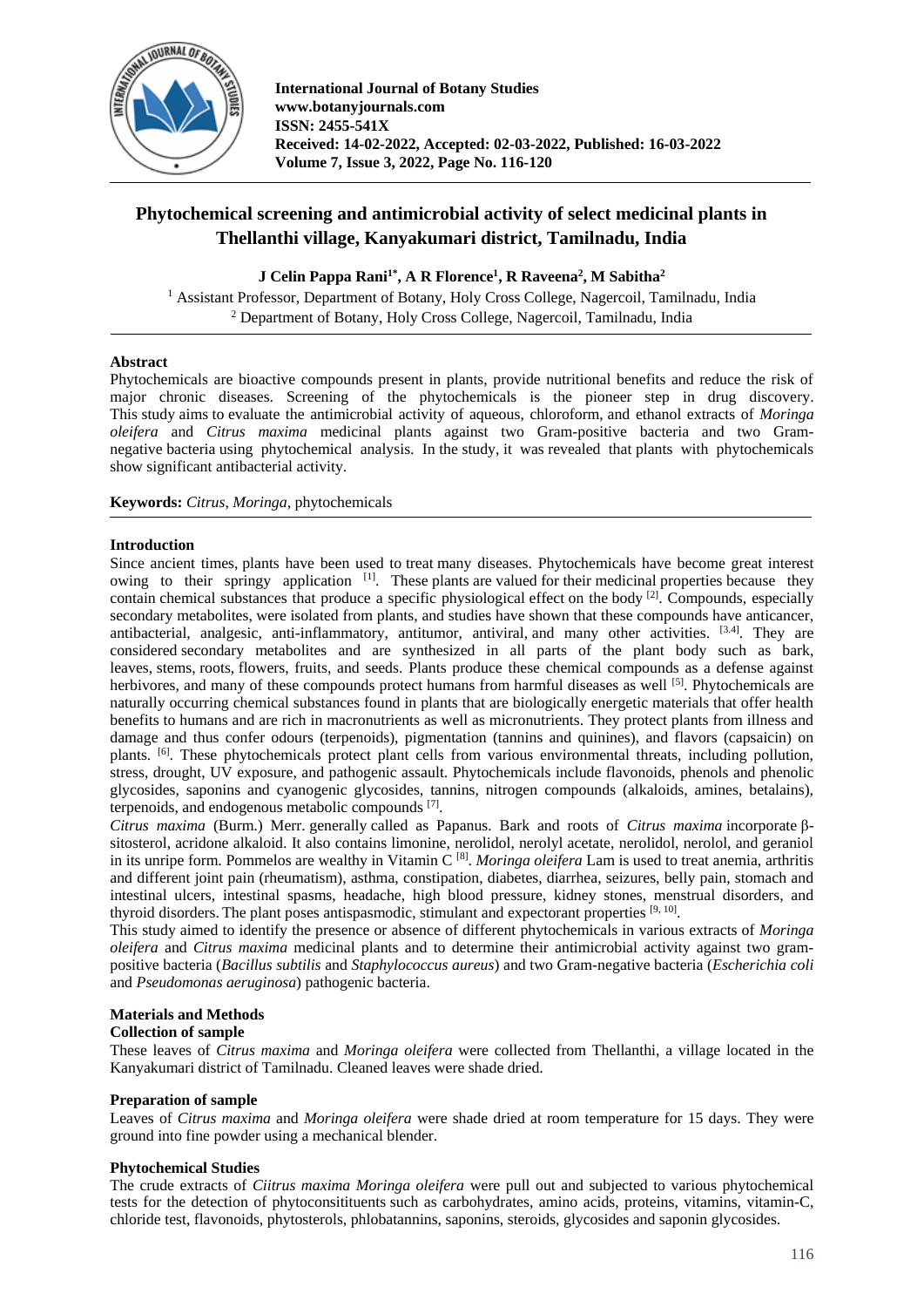## **Tests for Carbohydrates**

#### **Benedict' test**

An equal volume of Benedict's reagent and test solution is placed in a test tube and heated for five minutes in a boiling water bath. The color of the solution become green, yellow or red depends on the amount of reducing sugar present in the test solution.

## **Tests for Amino Acids**

## **Ninhydrin test**

A purple or bluish colour appears in 4ml of test sample and 3 drops of Ninhydrin solution heated in a water bath for 10 minutes.

Test for Proteins

## **Biuret test**

Add 4% NaOH and a couple of drops of 1% CuSO4 solution to 3ml of sample solution and observe the violet or pink color.

### **Test for Vitamins**

### **Test for B2 (Riboflavin)**

Dissolve 1mg of sample in 100 ml of water. By transmitted light, the solution is pale greenish yellow, and by reflected light, it is intense yellowish green, which disappears with the addition of mineral acids

### **Test for Nicotinic Acid**

Heat a small quantity of sample with twice its weight of soda lime, pyridine is evolved.

## **Test for Vitamin C**

Add 2ml of a 2% w/v solution, 2ml of water, 0.1 gm of sodium bicarbonate, and about 20 mg of ferrous sulphate, shake and allow to stand; a deep violet colour develops. To this add 5 ml of 1 M sulphuric acid, the violet colour disappears.

### **Tests for inorganic elements**

#### **Test for Iron**

Add a few drops of 2% potassium ferrocyanide to 5 ml of sample solution. Dark blue colour is formed.

## **Test for Tannins**

2 ml of acetic acid is added to 2-3 ml of the test solution, resulting in a red color solution.

## **Test for phenolic compounds**

## **Ferric chloride test**

Dilute the extract with 5 ml distilled water. A few drops of neutral 5% ferric chloride added. The presence of phenolic compounds indicated by dark green colour.

## **Detection of flavonoids**

#### **Lead acetate Test**

In addition to Libermann-Buchard solution, sample extracts were treated with a few drops of 10% lead acetate solution. The formation of a yellow precipitate indicated the presence of flavonoids.

## **Test for phlobatannins**

A red precipitate forms when aqueous extract of plant samples is boiled with 1 % aqueous hydrochloric acid, indicating that phlobatannins are present. Test for steroids

#### **Salkowski Reaction**

The sample extract was added to 2 ml of chloroform and 2 ml of concentrated H2SO4 and the chloroform layer turned red..

## **Test for saponin Glycosides**

## **Foam test**

A persistent foam was observed after shaking the sample powder with water.

## **Determination of antibacterial activity**

#### **Bacterial strains**

Several human pathogens, including Escherichia coli, Staphylococcus aureus, Pseudomonas aeruginosa, and Bacillus subtilis, have been obtained from the Centre for Marine Science and Technology (CMST), Rajakamangalam, Manonmaniam Sundaranar University, Tamilnadu, India. Bacterial stock cultures were grown on nutrient agar at 4°C.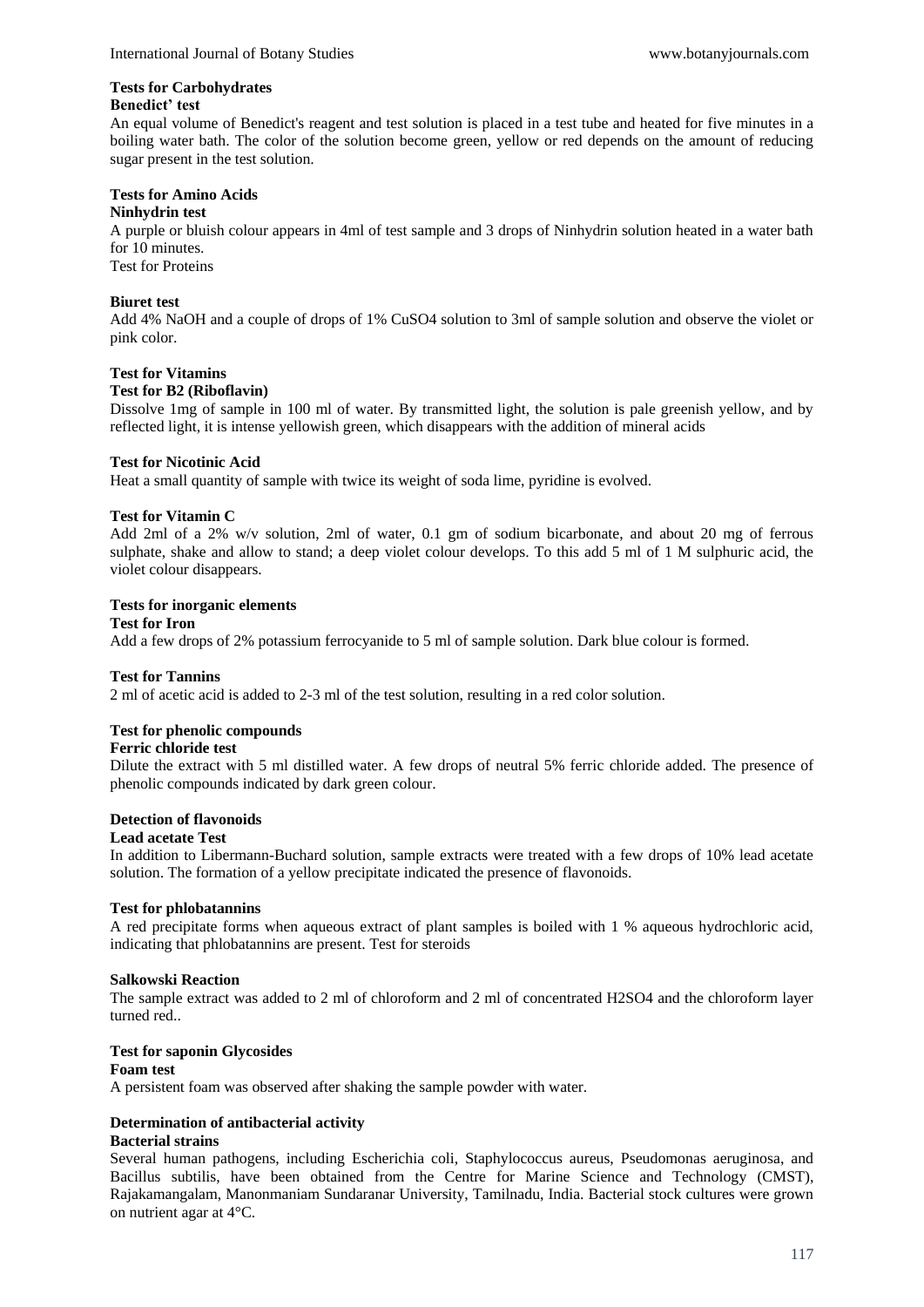#### **Disc diffusion method**

Diffusion discs were used for preliminary screening of the extracts. [11]. Freshly grown liquid cultures of the pathogens were seeded on nutrient agar plates with sterile swab. Sterile filter paper discs (8mm) had been soaked in 40 ml of extracts and air dried to evaporate the solvents. The discs were then placed over Muller Hinton Agar plates at equidistant intervals. After incubation at 37°C for 18 - 24 h, the plates were measured for a clearance zone around the discs. The clearance zone formed around the disc is measured. Each test was done in triplicates.

### **Result and Discussion**

The phytochemicals such as carbohydrate, vitamin, Nicotinic Acid, flavonoids and saponin were present in all the plants.

### *Citrus maxima* **(Burm,) Merr.**

The phytochemical screening of an aqueous extract of Citrus maxima revealed the presence of carbohydrates, amino acids, vitamins, proteins, nicotinic acid, vitamin C, phenolic compounds, flavonoids, and steroids. The phytochemical screening of ethanol extracts of Citrus maxima revealed various phytoconstituents including carbohydrates, amino acids, vitamins, proteins, nicotinic acid, vitamin C, phenolic compounds, flavonoids, steroids, and saponin glycosides.. The phytochemical screening of chloroform extract of *citrus Maxima* showed the presence of different type of phytoconsitituents namely carbohydrate, vitamin, protein, vitamin C, flavonoids, Steroids, Saponin glycosides, nicotinic acid. Phytochemical screening of chloroform, ethanol and aqueous extract plant showed the presence of flavonoids, Tannins, Amino Acids, Carbohydrate, Saponin. This study is similar to the study of  $[12, 13, 14, 15, 16]$ . These bio components with many biological effect and helps in the treatment of variety of diseases. Tannins are considered to be superior antioxidants since they protect the protein from oxidation and glycation, as well as scavenging copper from the cells.  $[17]$ . Furthermore, the ability of plant extracts to fight pathological diseases is due to the presence of total phenolics and flavonoids in the extracts, as they are used to exhibit many potent biological effects  $[18, 19]$ . Secondary metabolites, such as saponin, flavonoids, phlobatannins, and glycosides play a crucial role in preventing free radicals that undergo oxidation

## *Moringa oleifera* **Lam.**

The phytochemical screening of aqueous extract of *Moringa oleifera* showed the presence of different types of phytoconstituents namely Carbohydrate, Amino Acids, vitamin, protein, Nicotinic Acid, Vitamin C, flavonoids, Phylopatanic and Saponin glycosides. The phytochemical screening of ethanol extract of *Moringa oleifera* showed the presence of different types of phytoconstituents namely Carbohydrate, Amino Acids, vitamin, Nicotinic Acid, inorganic elements, phenolic compounds, Saponin glycosides. The phytochemical screening of chloroform extract of *Moringa oleifera* showed the presence of different types of phytoconstituents namely Carbohydrate, protein, vitamin, vitamin C, flavonoids, Steroids, Saponin glycosides, phlobatannin.

The wound healing property and Hemostasis (prevent bleeding) of *Moringa oleifera* is due to the presence of Saponin. *Moringa oleifera* leaf extract processes property to precipitate and regulate red blood cells. Presence of flavonoids in the plants is responsible for its antioxidant and anti-inflammatory activity because flavonoids are water-soluble antioxidants and they are free radical scavengers and prevents oxidative cell damage. Glycosides and terpenoids contain anti-diarhoeal property, they inhibits release of autocoids and prostaglandins, and thus anti-diarhoeal property is due to glycosides and terpenoids. Tannins contain antihelmintic property which increases supply of digestible protein forming complex in humans interference with energy generation and by coupling oxidative phosphorylation <sup>[21]</sup>. Tannins poses antiviral, antibacterial and antiparasitic properties <sup>[22]</sup>.

The results of the present study are substantiated <sup>[23]</sup> by finding out that Moringa oleifera leaves collected from Puducherry have high levels of phenolic compounds, flavonoids, and Vitamin C and show strong antioxidant activity. There were stronger concentrations of some compounds in this study, such as protein, amino acids, flavonoids, steroids, and saponin, in agreement with <sup>[24]</sup>. Extracts of leaves of Moringa oleifera from India revealed that leaves contained the most total phenolics [25]. Crude ethanolic extract of *Moringa oleifera* with compounds like steroids, flavonoids, Saponin, tannins [26].

|    |                |        |  |  |  | S. Extra Carbohy Amino Prot Vita Nicotini Vitam Inorganic Tan Phenolic Flavo Phlobat Ster Saponin |  |                                                                                                 |
|----|----------------|--------|--|--|--|---------------------------------------------------------------------------------------------------|--|-------------------------------------------------------------------------------------------------|
| No | <b>ct</b>      | drates |  |  |  |                                                                                                   |  | acid   ein   min   c Acid   in C   element   nin   compound   noids   annin   oids   Glycosides |
|    | Water          |        |  |  |  |                                                                                                   |  |                                                                                                 |
|    | $\sim$ Ethano  |        |  |  |  |                                                                                                   |  |                                                                                                 |
|    | Chloro<br>form |        |  |  |  |                                                                                                   |  |                                                                                                 |

**Table 1:** Phytochemical screening of Aqueous, Ethanol, Chloroform leaf extract of *Citrus maxima* (Burn.) Merr.

(+) Presence (-) Absence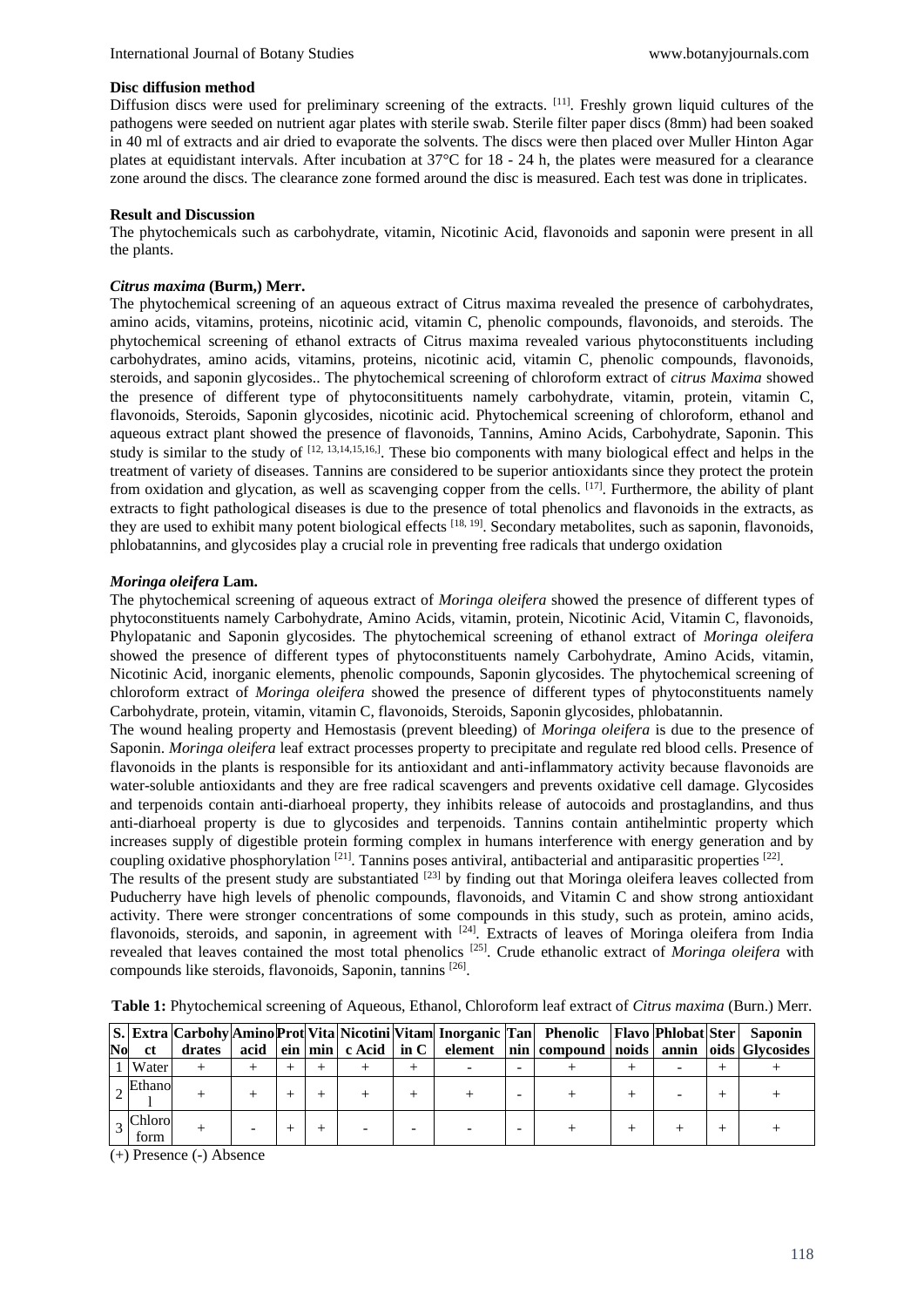|  |  |  | Table 2: Phytochemical screening of Aqueous, Ethanol, Chloroform leaf extract of Moringa oleifera Lam. |  |
|--|--|--|--------------------------------------------------------------------------------------------------------|--|
|--|--|--|--------------------------------------------------------------------------------------------------------|--|

| <sub>ct</sub>  | $\begin{bmatrix} S. \\ N \end{bmatrix}$ Extra Carboh Amin Pro $\begin{bmatrix} Vita \end{bmatrix}$ Nicotini<br>  ydrates   o acid   tein   min   c Acid |  |  | <b>Vita</b><br>min<br>$\mathbf{\Omega}$ |  | Inorganic Tan Phenolic Flavo Phlobat Ster Saponin<br>element   nin   compound   noids   annin   oids   Glycosides |  |  |
|----------------|---------------------------------------------------------------------------------------------------------------------------------------------------------|--|--|-----------------------------------------|--|-------------------------------------------------------------------------------------------------------------------|--|--|
| Water          |                                                                                                                                                         |  |  |                                         |  |                                                                                                                   |  |  |
| Ethan<br>οl    |                                                                                                                                                         |  |  |                                         |  |                                                                                                                   |  |  |
| Chlor<br>oform |                                                                                                                                                         |  |  |                                         |  |                                                                                                                   |  |  |

(+) Presence (-) Absence

### **Antibacterial activity**

The results reveals, that the ethanolic extract of select plants with efficiency suppressing the activity of harmful microorganisms. In this study, the ethanolic leaf extract of all the plants showed potential activity against all the microbial cultures of *Staphylococcus aureus, Pseudomonas aeruginosa, Escherichia coli and Bacillus subtilus.*

Moringa oleifera highest zone of inhibition, (9.5mm) was recorded against *Escherichia coli* and also the smallest zone of inhibition (3mm) was recorded against genus *Pseudomonas aeruginosa*. The result was in in line with the findings of  $[27]$ .

In *Citrus maxima* zone of inhibition, (5mm) was recorded against *Escherichia coli* and the minimal zone of inhibition (3mm) was recorded against *Staphylococcus aureus.* Among all the plant assigned comparatively showed better results of antibiotic density reactions than the other plant extracts all the selected plants showed plant inhibitory activity against gram negative bacteria than gram positive bacteria. Among the selected bacterial organisms, the highest antibacterial activity was noted against gram negative bacterium *Pseudomonas aeruginosa* and *Escherichia coli*.. The result was in line with the findings of [28] .

|  |  | Table 3: Antibacterial activity of Ethanolic extract of Citrus maxima and Moringa oleifera |  |
|--|--|--------------------------------------------------------------------------------------------|--|
|--|--|--------------------------------------------------------------------------------------------|--|

| <b>SI. No</b> |                        | Diameter of zone of inhibition (mm) |                  |               |  |  |  |  |  |
|---------------|------------------------|-------------------------------------|------------------|---------------|--|--|--|--|--|
|               | <b>Microorganism</b>   | <b>Control</b>                      | Moringa oleifera | Citrus maxima |  |  |  |  |  |
|               | Staphylococcus aureus  |                                     |                  |               |  |  |  |  |  |
|               | Pseudomonas aeruginosa |                                     |                  |               |  |  |  |  |  |
|               | Escherichia coli       |                                     | 9.5              |               |  |  |  |  |  |
|               | Bacillus subtiilis     |                                     |                  |               |  |  |  |  |  |

Antimircobial substances of the plant extracts (terpenoids, alkaloid and pheb=nolic compounds and synthetic resin compounds) interact with enzymes and proteins of the microorganism cellular membrane its disruption to disperse a flux of protons in exterior of cell, that causes death inhibit enzymes for aminoacids synthesis [29]. Conclusion

From the current study, it's evident that the leaves of *Citrus maxima* and *Moringa oleifera*, contains phytochemical elements, probably, these compounds have the foremost vital applications against human pathogens.

They have important antibacterial drug action and might use as antibacterial drug agent. The results of assorted screening tests indicate that the leaves have some measurable restrictive action against gramnegative bacterium Pseudomonas aeruginosa. The antibacterial activity may be attributed to the presence of various secondary metabolites like amino acids, tannin, vitamin, saponin, glycosides and also the mechanism of action may well be because of their individual or collective participation. The study concludes that, ethanolic extract of Citrus maxima and Moringa oleifera with potent antibacterial potency.

## **References**

- 1. Saranraj P, Sivasakthi S, Deepa MS. Phytochemistry of Pharmacologically important medicinal plants-A Review. International Journal of Current Research in Chemistry and Pharmaceutical Sciences, 2016: 3(11): 56-66.
- 2. Sivagnanam S, Chandra, AP. Preliminary Phytochemical analysis of *Amaranthus virdis*. Research Journal of Pharmaceutical, Biological and Chemical Sciences,2016:7(1):1-7.
- 3. Cai YZ, Luo Q, Sun M, Corke H. Antioxidant activity and phenolic compounds of 112 traditional Chinese medicinal plants associated with anticancer. Life Science,2004:74:2157-2184.
- 4. Miliauskas G, Venskutonis PR, Beek TA. Screening of radical scavenging activity of some medicinal and aromatic plant extracts. Food Chemistry,2004:85:231-237.
- 5. Tiwari AK, Pragya P, Ravi Ram K, Chowdhuri DK. Environmental chemical mediated male reproductive toxicity: Drosophila melanogaster as an alternate animal model. Theriogenology,2011:76(2):197-216.
- 6. Mallikharjuna PB, Rajanna LN, Seetharam YN, Sharana basappa GK. Phytochemical Studies of *Strychonos potatorum* L.F -A Medicinal plant. Journal of Chemistry,2007:4:510-518.